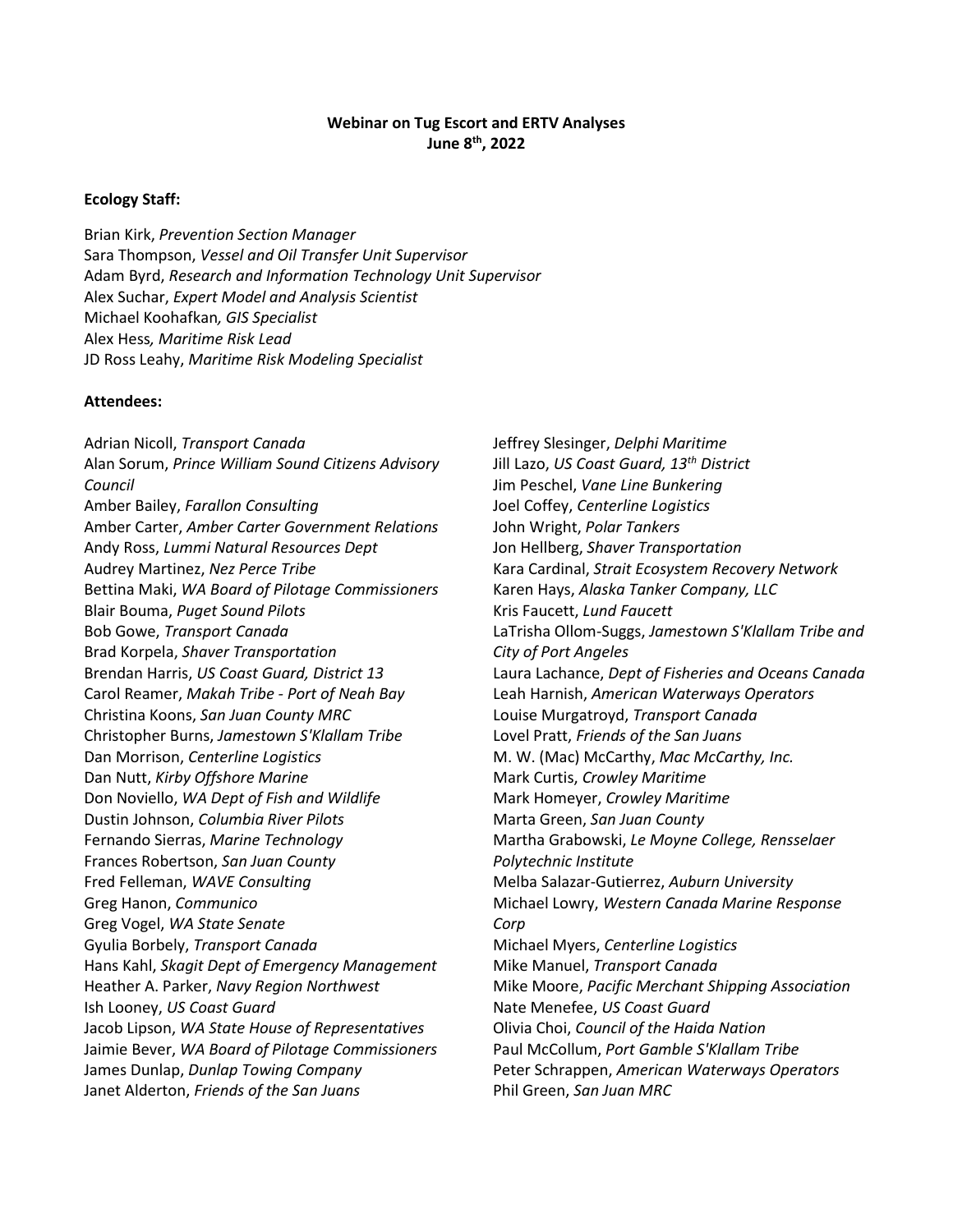Rachel Aronson, *Maritime Blue/Quiet Sound* Ramine Cromartie, *Western States Petroleum Assoc.* Rein Attemann, *Washington Environmental Council* Ria Bordian, *BP* Robert Day, *Crowley Maritime* Robert Lewis-Manning, *BC Chamber of Shipping* Robert Poole, *Western States Petroleum Assoc.* Ronald Pelot, *Dalhousie University* Ross McDonald, *Sause Bros.*

Shayne Cothern, *WA Dept of Natural Resources* Sol Kohlhaas, *Marathon Petroleum* Sven Titland, *Centerline Logistics* Todd Hass, *Puget Sound Partnership* Tom Glade, *Evergreen Islands* Verner Wilson, *Friends of the Earth U.S.* Vinnie Catalano, *Cook Inlet Regional Citizens Advisory Council*

*The following summary notes are not intended to be a transcript but rather a review of the discussion session. Participant questions and comments are shown in bold text followed by Ecology responses. Ecology responses that have been added after the conclusion of the event are preceded by the text "Supplementary answer."*

#### **QUESTIONS:**

**Numerous large vessels traverse the waters of the Salish Sea. Large vessels can carry more than 1 million gallons of propulsion fuel. It is not only tank vessels that pose potential spills risks to our region. A requirement for tug escorts for tank vessels does not address the risks from non-tank vessels. Please address this. (Janet Alderton)**

JD Leahy: For the tug escort analysis, the legislature directed us to look specifically at tug escorts for a particular set of tank vessels. In particular, we are looking at tug escorts for tankers, ATBs, and towed oil barges between 5,000 and 40,000 deadweight tons. We will not be modeling any scenarios where escorts are assigned to nontank vessels.

However, we are aware of the potential for non-tank vessels to drift aground and spill fuel oil, and that potential is represented in the model. The ERTV analysis will provide a representation of how an ERTV serving the waters of Haro Strait, Boundary Pass, and Rosario Strait may reduce the risk of oil spills, including those resulting from large non-tank vessels like the ones you mention.

#### **In terms of the ERTV analysis, my understanding is that is not specifically about the risk posed by tankers. (Blair Bouma)**

JD: Yes, our modeled ERTVs respond to non-tank vessels and tank vessels that have experienced a loss of propulsion.

### **Does your analysis look at each ERTV location separately, or are you looking at the potential of having more than one ERTV? (Blair Bouma)**

JD: We are independently looking at each location to evaluate the potential for an ERTV at that location to reduce risk. We are not looking at combinations of locations.

#### **I would suggest Port Townsend as a potential location for ERTV based on prior experience with the currents and physical geography of Admiralty Inlet. (Blair Bouma)**

JD: Thanks for this suggestion. *Supplementary answer:* We are directed under [RCW 88.46.250](https://app.leg.wa.gov/RCW/default.aspx?cite=88.46.250) to evaluate an ERTV that is serving "Haro Strait, Boundary Pass, Rosario Strait, and connected navigable waterways." Though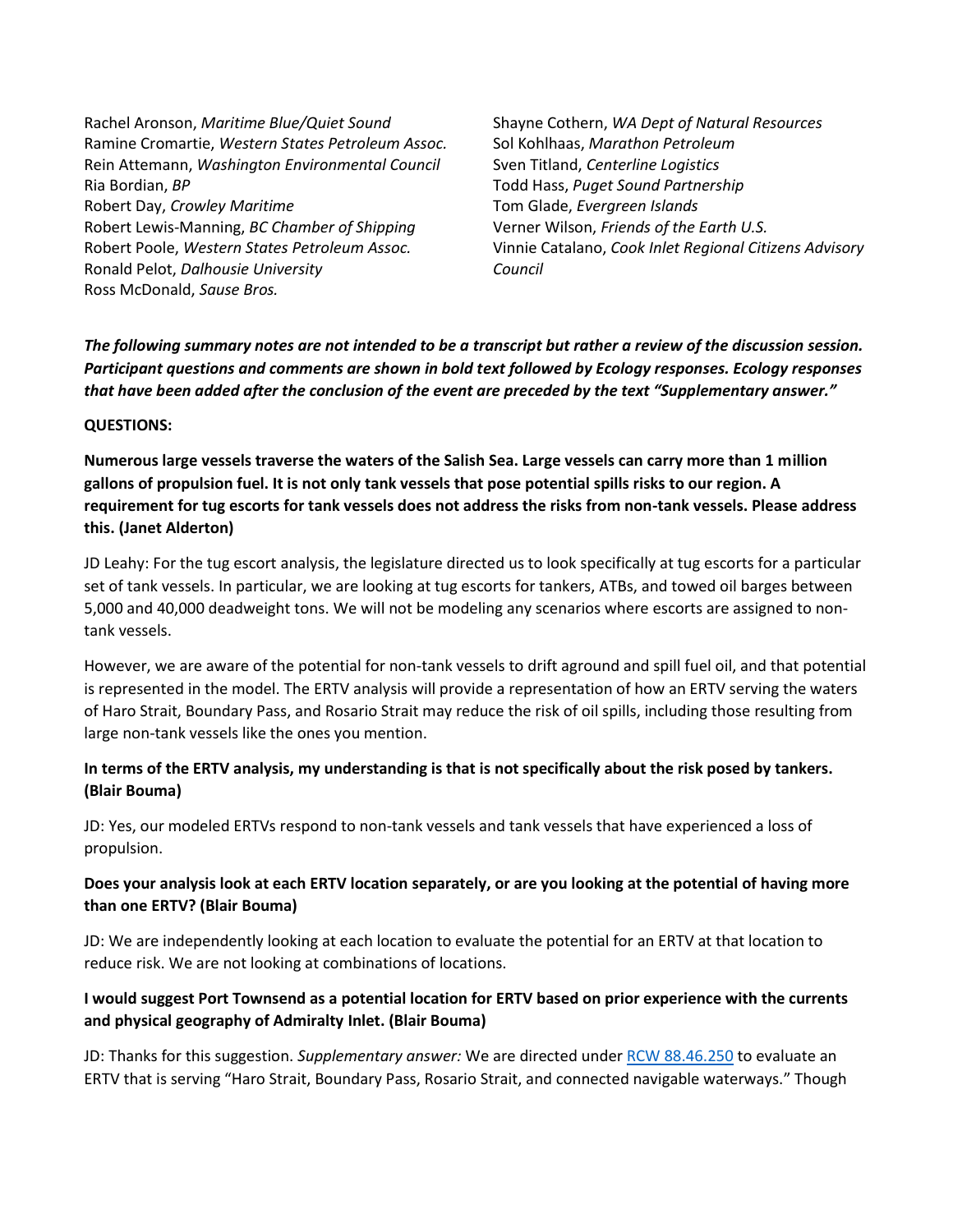Port Townsend is not adjacent to the stated waters, we think that it is close enough to merit consideration, in particular due to the number of comments received suggesting its inclusion in the analysis.

## **I really like the inclusion of self-repair but I would still consider events where the ship regains propulsion prior to grounding a "near miss". I feel like those should be quantified as some kind of event. (Blair Bouma)**

JD: The accident chain approach we use in the model allows us to look at all events and potential interventions at the same time, so while we do not use the term "near miss" in the model framework all of these events will be included and evaluated.

# **Regarding not including line haul or ocean tugs, while true that they are usually towing I have personally witnessed those tugs responding to drifting vessels. Not including those tugs make the model a little more conservative as you are blocking out a few save possibilities. (Blair Bouma)**

JD: As you say, it might be considered conservative to not allow the potential for line haul tugs to respond as tugs of opportunity to loss of propulsion events. But if we were to allow them to respond, we would have to address considerable complexity and uncertainty in terms of their suitability and availability. For example, the presence of absence of a barge, and the suitability of the tug given the weather, and capabilities of the tug. We feel that focusing on assist and escort tugs allows us a much cleaner assumption. If an assist/escort tug is underway, and not engaged in an assist, they should be capable of responding.

# **I am curious why this is even a question, my work in Prince William Sound Alaska years ago with many sea tests with tankers and ERVs and BAT rescue tugs ensured all tankers had tethered BAT tugs, seems like a no brainer. 123 (Paul McCollum)**

JD: It's true that the notion of escorting oil tankers has been around for some time. One of the novel aspects of this analysis is its focus on the potential to require escorts for ATBs and towed oil barges.

## **I am concerned about the proposed inclusion of escort tugs that are in service being modeled as emergency response vessels. How can escort tugs be included as tugs of opportunity if they are required to escort tankers? (Lovel Pratt)**

JD: We feel that including escort tugs engaged in escorting as tugs of opportunity is an appropriate assumption. For example, it is explicitly included in the Puget Sound Harbor Safety Committee Standard of Care for Tanker Escorts [\(link\)](https://static1.squarespace.com/static/59356b2ce3df280bc208d8b6/t/59716f06e4fcb5195807a925/1500606214267/zHSP+Sec+C+-+Tanker+Escort.pdf). However, because the model can produce and evaluate each intervention independently, we will be able to model the potential benefit of an ERTV with and without the potential for engaged escort tugs to respond.

 $\overline{a}$ 

<sup>3</sup> [https://www.pwsrcac.org/wp-](https://www.pwsrcac.org/wp-content/uploads/filebase/programs/maritime_operations/tanker_escorts/A%20Review%20of%20Best%20Available%20Technology%20in%20Tanker%20Escort%20Tugs.pdf)

<sup>1</sup> Posted link: [https://www.pwsrcac.org/programs/maritime/tanker-escort-system/best-available-technology-for-tanker](https://www.pwsrcac.org/programs/maritime/tanker-escort-system/best-available-technology-for-tanker-escorts/)[escorts/](https://www.pwsrcac.org/programs/maritime/tanker-escort-system/best-available-technology-for-tanker-escorts/)

<sup>2</sup> Posted link:

[https://www.google.com/search?q=best+available+technology+escort+tugs+in+PWS+Alaska&rlz=1C1GYPO\\_enUS960US960](https://www.google.com/search?q=best+available+technology+escort+tugs+in+PWS+Alaska&rlz=1C1GYPO_enUS960US960&sxsrf=ALiCzsbedDxjcIpZwB59OgdOAu8BvEyezw:1654709519535&source=lnms&tbm=isch&sa=X&ved=2ahUKEwip8fiosZ74AhXzoI4IHcbEAWsQ_AUoAnoECAEQBA&biw=1325&bih=1040&dpr=1#imgrc=jbn19knl7zffnM) [&sxsrf=ALiCzsbedDxjcIpZwB59OgdOAu8BvEyezw:1654709519535&source=lnms&tbm=isch&sa=X&ved=2ahUKEwip8fiosZ74](https://www.google.com/search?q=best+available+technology+escort+tugs+in+PWS+Alaska&rlz=1C1GYPO_enUS960US960&sxsrf=ALiCzsbedDxjcIpZwB59OgdOAu8BvEyezw:1654709519535&source=lnms&tbm=isch&sa=X&ved=2ahUKEwip8fiosZ74AhXzoI4IHcbEAWsQ_AUoAnoECAEQBA&biw=1325&bih=1040&dpr=1#imgrc=jbn19knl7zffnM) [AhXzoI4IHcbEAWsQ\\_AUoAnoECAEQBA&biw=1325&bih=1040&dpr=1#imgrc=jbn19knl7zffnM](https://www.google.com/search?q=best+available+technology+escort+tugs+in+PWS+Alaska&rlz=1C1GYPO_enUS960US960&sxsrf=ALiCzsbedDxjcIpZwB59OgdOAu8BvEyezw:1654709519535&source=lnms&tbm=isch&sa=X&ved=2ahUKEwip8fiosZ74AhXzoI4IHcbEAWsQ_AUoAnoECAEQBA&biw=1325&bih=1040&dpr=1#imgrc=jbn19knl7zffnM)

[content/uploads/filebase/programs/maritime\\_operations/tanker\\_escorts/A%20Review%20of%20Best%20Available%20Tec](https://www.pwsrcac.org/wp-content/uploads/filebase/programs/maritime_operations/tanker_escorts/A%20Review%20of%20Best%20Available%20Technology%20in%20Tanker%20Escort%20Tugs.pdf) [hnology%20in%20Tanker%20Escort%20Tugs.pdf](https://www.pwsrcac.org/wp-content/uploads/filebase/programs/maritime_operations/tanker_escorts/A%20Review%20of%20Best%20Available%20Technology%20in%20Tanker%20Escort%20Tugs.pdf)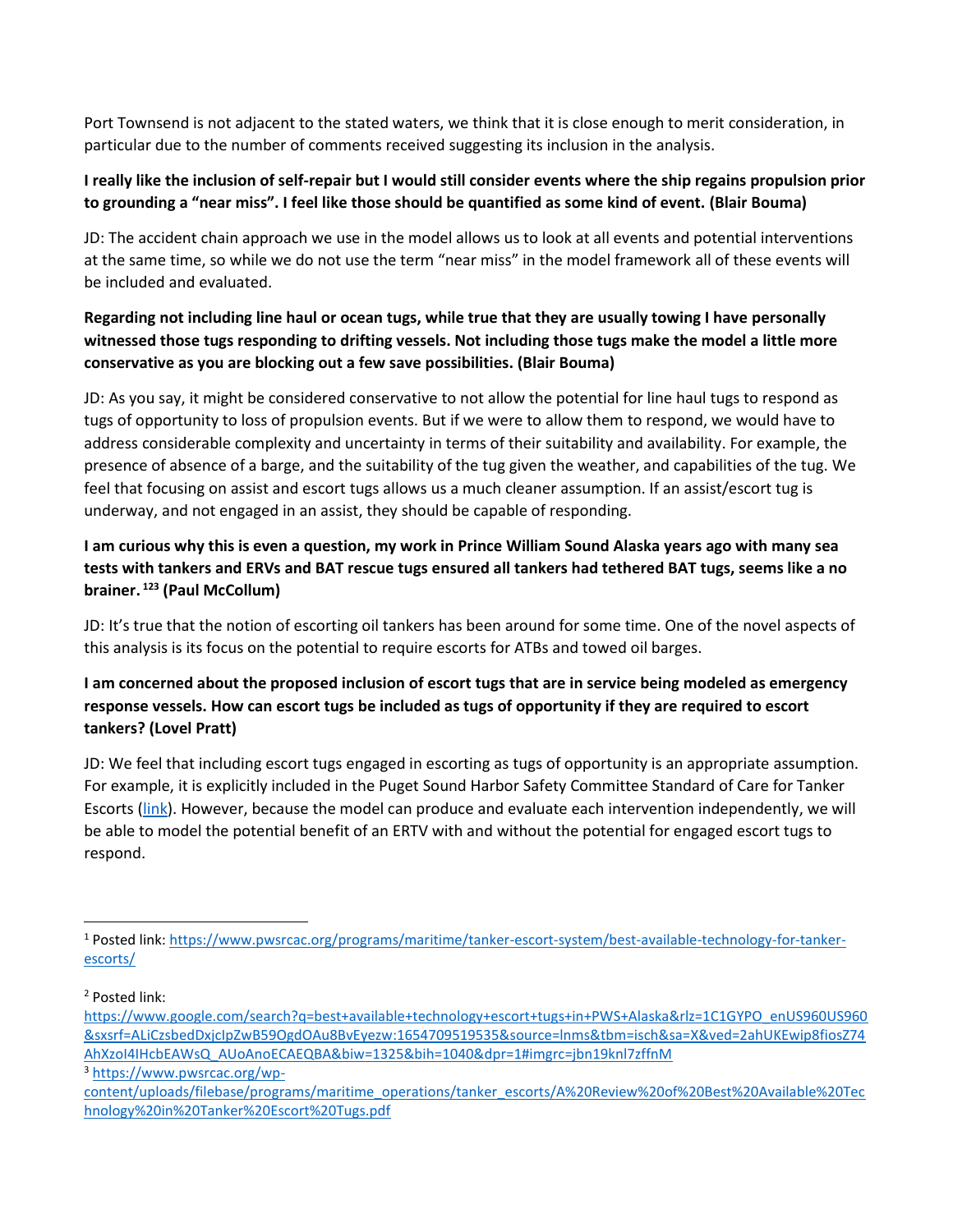Supplemental answer: We will do additional research on the potential for engaged escort tugs being released to respond to a vessel in distress. Our approach also allows us to separately analyze escort tugs that are engaged and escort tugs that are not engaged.

## **One question I have is whether the model will include the escort tugs that are escorting the Trans Mountain Pipeline tankers, as required by the National Energy Board CERTIFICATE OC-065, Condition #133 that requires "enhanced tug escort between the Westridge Marine Terminal and Buoy J"? <sup>4</sup> (Lovel Pratt)**

It is our understanding that the cited requirements for an escort to attend a tanker all the way to Buoy J do not come into force until tankers start moving oil provided by the Trans Mountain Expansion Project. Tankers moving oil provided by existing Trans Mountain infrastructure do not fall under these additional escort rules. Since the additional escort rules are not yet in force, they are not represented in the model.

Supplemental answer: As part of our analysis, we will be completing a traffic simulation that will include projected levels of round-trip tank ship transits from the J-Buoy at the entrance to the Strait of Juan de Fuca to Westridge Terminal in Burnaby, BC. See section 4.3.4 of the Analysis Plan for additional details.

## **Could the ERTV analysis result in relocation of the Neah Bay tug? (Lovel Pratt)**

JD: The model analysis is not designed to evaluate the Neah Bay tug, nor would model outputs be suitable for such an evaluation.

Supplemental answer: The Neah Bay ERTV response area is focused on offshore waters, and the waters of the Strait of Juan de Fuca, while the ERTV Analysis study area consists of the inland waters of the Salish Sea. We are including the Neah Bay ERTV in the model as a potentially responding tug to acknowledge that it may sometimes be able to respond to incidents in the inland waters, but the model analysis will not represent all the incidents to which the Neah Bay ERTV could respond.

## **Does the list of potential tug stations show that Canada is interested in participating? (Janet Alderton)**

Supplemental answer: We selected potential tug locations based on geographic proximity, and potential to reduce oil spill risk in Haro Strait, Boundary Pass, Rosario Strait, and connected navigable waterways. We did not consider national boundaries when selecting potential locations.

# **Regarding Oil Outflow Risk Metrics, will you filter out the terminal spills from the historical outflow amounts from US/Canada incidents? In other words, will you only gather data from spills while vessels are underway? (Jeffrey Slesinger)**

Supplemental answer: For development of our oil outflow distribution, we filtered out oil spills that our classification approach categorized as "Other." "Other" spills are those *not* associated with collisions, allisions, groundings, loss of propulsion, loss of steering, sinking, and capsizing. See Tables 25 and 26 in the Model Description document for additional information on how we classified hazards for the purposes of establishing

 $\overline{a}$ <sup>4</sup> Posted link: [https://docs2.cer-rec.gc.ca/ll-](https://docs2.cer-rec.gc.ca/ll-eng/llisapi.dll/fetch/2000/90464/90552/548311/956726/2392873/3781699/3781613/3797079/C00061-3_NEB_Certificate_OC-065_-_Trans_Mountain_-_Trans_Mountain_Expansion_-_A6V4G1.pdf?nodeid=3797180&vernum=-2)

[eng/llisapi.dll/fetch/2000/90464/90552/548311/956726/2392873/3781699/3781613/3797079/C00061-](https://docs2.cer-rec.gc.ca/ll-eng/llisapi.dll/fetch/2000/90464/90552/548311/956726/2392873/3781699/3781613/3797079/C00061-3_NEB_Certificate_OC-065_-_Trans_Mountain_-_Trans_Mountain_Expansion_-_A6V4G1.pdf?nodeid=3797180&vernum=-2)

[<sup>3</sup>\\_NEB\\_Certificate\\_OC-065\\_-\\_Trans\\_Mountain\\_-\\_Trans\\_Mountain\\_Expansion\\_-\\_A6V4G1.pdf?nodeid=3797180&vernum=-2](https://docs2.cer-rec.gc.ca/ll-eng/llisapi.dll/fetch/2000/90464/90552/548311/956726/2392873/3781699/3781613/3797079/C00061-3_NEB_Certificate_OC-065_-_Trans_Mountain_-_Trans_Mountain_Expansion_-_A6V4G1.pdf?nodeid=3797180&vernum=-2)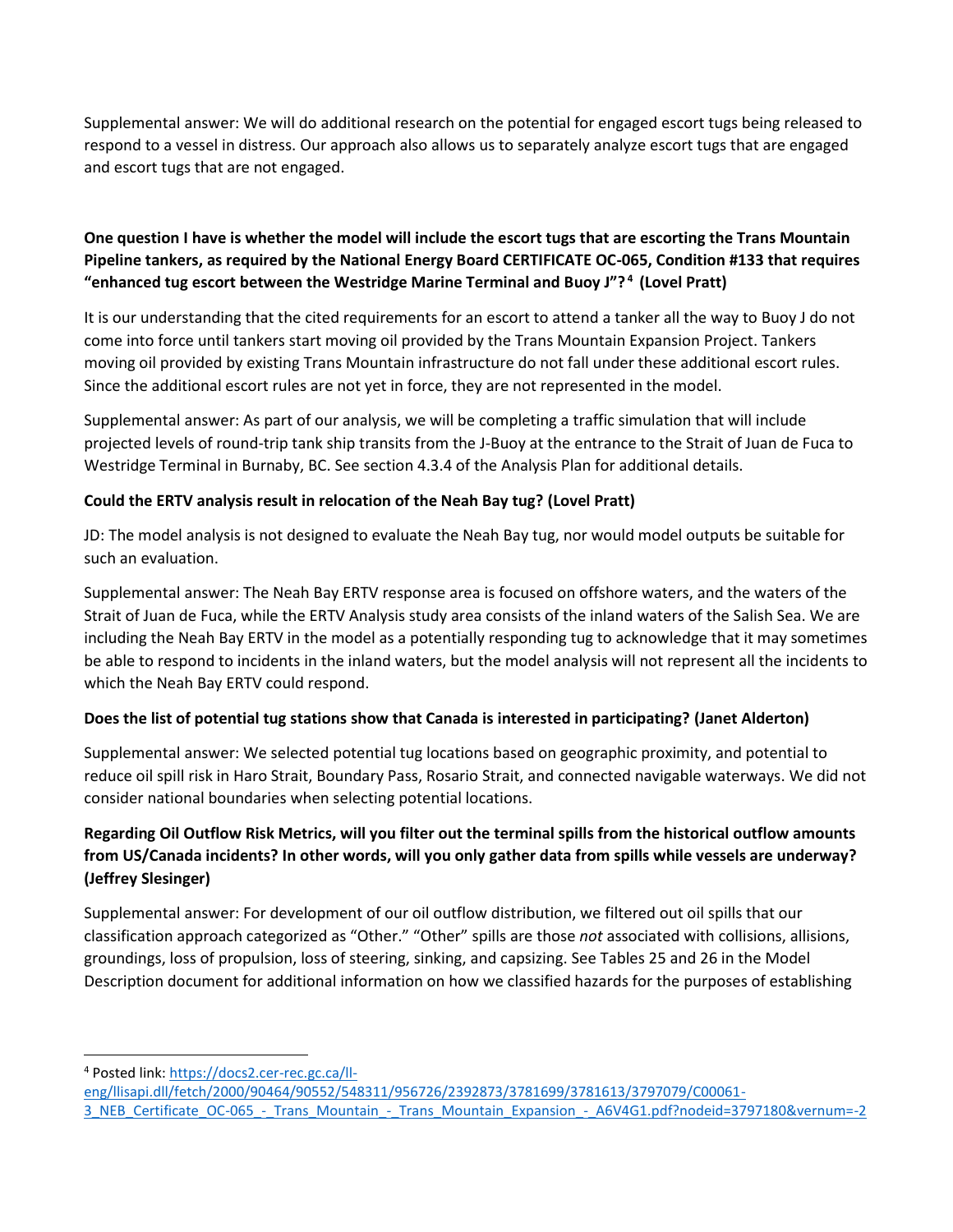an oil outflow distribution. In general, that means that transfer and fueling spills are likely excluded from volumes that make up the oil outflow distribution.

## **In regards to the ERTV locations, is there a cost to vessel owners or others? Who determines the fees/costs? (Ria Bordian)**

Supplemental answer: The ERTV Analysis is focused on potential reduction in oil spill risk from the placement of an ERTV serving the waters of Haro Strait, Boundary Pass, Rosario Strait and connected waterways. It does not address or evaluate the logistical or financial aspects of any placement.

## **When thinking about where to place tugs or escorts, not all locations are as likely to have a grounding. I find it unfortunate that the tug escort analysis is all or nothing. I find it absurd that we're going to congest the waters with escorts everywhere rather than focusing at subareas with higher risk. (Fred Felleman)**

Alex: Scenario 3 simulates escorts throughout the waterway so that we can evaluate the potential benefit of escorts in each of the 13 geographic zones established by BPC. Scenario 3 allows us to examine tug escorts for each zone and determine which area might have a higher potential benefit from requiring tug escorts.

Supplemental answer: Taking this approach allows us to avoid prejudging which areas might be at higher risk in advance of completing the analysis. The geographic zones established by the Board of Pilotage Commissioners are here [\(link\)](https://nebula.wsimg.com/a0c4bc354f3ca9d89232d290d537fcf8?AccessKeyId=F86D0A1E7A0091C2061F&disposition=0&alloworigin=1).

## **There is frequently a delay between when an LOP event happens and when it is reported. The quality of the data should be characterized. (Fred Felleman)**

JD: I want to clarify info about the incidents we use to develop a probability distribution of ship self-repair times. We use Board of Pilotage Commissioners Marine Safety Occurrence reports and Neah Bay ERTV callout records. As you point out, there are all kinds of complexity with these incidents, including delays. These reports are written after the fact and are often highly detailed, and can include information such as conversations on the bridge.

We looked at 103 events that were LOP related. For 98 of events, there was enough information to determine the time that the loss of propulsion happened and estimate the time that power returned. For five events, propulsion never returned, i.e., there was no self-repair. For a portion of the events, it was a matter of hours before propulsion returned.

Supplemental answer: See Section 2.7 of the Model Description Document for further discussion.

## **The paucity of actual LOP events makes modeling risk challenging. My previous understanding was that you were going to use all the LOP events in both databases, regardless of location, but instead you are limiting the analysis to the local region only. How many records of actual incidents do you have? (Fred Felleman)**

If we were to model less common event types, like collisions or groundings, we would likely need to use a wider geographic population of interest. However, LOP events are common enough that using a smaller population of interest, like the local area, still provides a relatively robust number of incidents.

Supplemental answer: We identified a total of 443 loss of propulsion events and 74 loss of steering events between 2002 and 2019 within the model domain. See Section 2.6.3 of the Model Description Document for a description of the methodology used and number of hazards identified.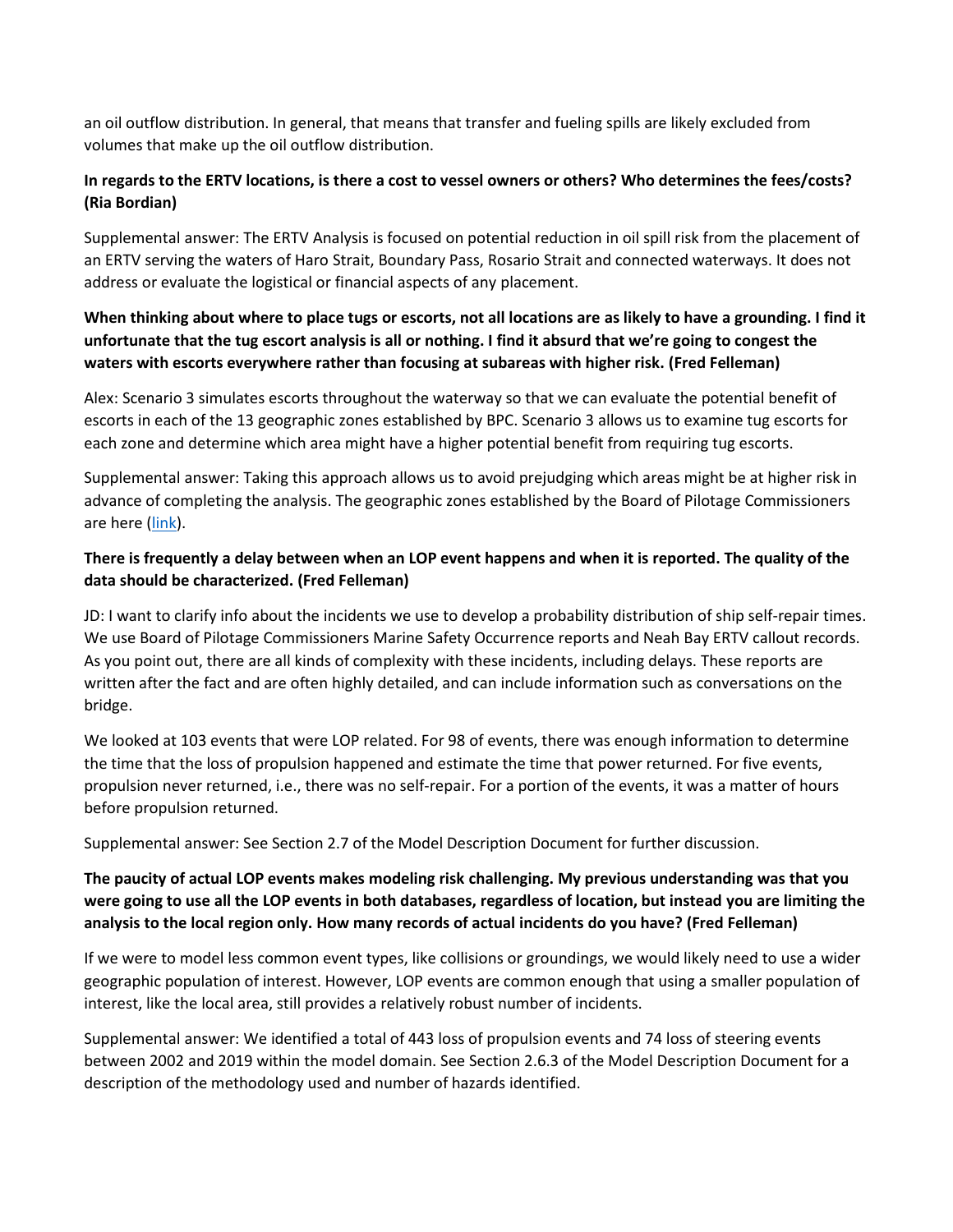#### **How big is the region that you are using as a geographic filter for counting incidents? (Fred Felleman)**

JD: The model domain consists of the Salish Sea and entrance to Strait of Juan de Fuca. We used this region as the geographic filter when counting hazards in the USCG MISLE and Canada's MARSIS databases.

Supplemental answer: See Figure 3 in the Model Description Document for a map of the model domain.

#### **You are presenting probabilities as per-minute. How are you calibrating this risk? (Fred Felleman)**

JD: The per-minute risk is calculated using underway minutes as the denominator/exposure variable. We established a count of underway minutes by evaluating the AIS messages for the model domain for each vessel type. We used the same geographic area (model domain) and the same time period (2002-2019) for our hazard counts as we did for underway minutes.

Supplemental answer: See Section 2.6.5 of the Model Description Document for further discussion.

#### **Why would you not include tugs that are engaged in escorts? (Jim Peschel)**

JD: We do include tugs engaged in escort as potential responders. The accident chain approach used in the model allows us to look at outcomes under different assumptions of tug availability, including the availability of tugs engaged in escort.

#### **Why are you limiting emergency anchoring to vessels moving slower than 3 knots? (Jim Peschel)**

JD: It is true that vessels might be able to slow down faster by dragging or bouncing an anchor, but there are numerous complexities with estimating how and when that might happen, and its potential effects on the drift speed of the vessel. Limiting the ability to anchor to vessels drifting at less than 3 knots assures that modeled vessels will need to slow down substantially before being able to anchor.

Supplemental answer: The rest of the criteria we are using for emergency anchoring was originally developed for a risk analysis tool called Marine Accident Risk Calculation System (MARCS). See Fowler, T. G., and E. Sorgard. 2000. Modeling Ship Transportation Risk. Risk Analysis 20:225–244

## **You mentioned examining the loss of the entire oil cargo, but this does not seem to make sense considering tank segregation. Suggest using federal guidelines on average or maximum probable loss. (Jim Peschel)**

JD: We are using three values to characterize risk. 1) a count of drift groundings, 2) an estimate of oil outflow, and 3) volume of oil at risk. The  $3^{rd}$  metric, volume of oil at risk is not a representation of how much oil could spill, it is a representation of the maximum amount of oil involved in an incident. When evaluated as one of three metrics, this value highlights the possibility of a catastrophic event.

#### **Did you find any LOP events in this area that led to a grounding, and what were the outcomes of that grounding? Did they lead to an oil outflow event? (Mike Moore)**

Supplemental answer: Our count of LOP events was designed to establish a probability per minute of a loss of propulsion event happening in the local area. We did not review each loss of propulsion event for its eventual outcome. However, the analysis report will include a discussion of the historical risk of drift grounding events, as compared to historical risk from other incident types.

#### **What about vessels with protected fuel tanks? (Mike Moore)**